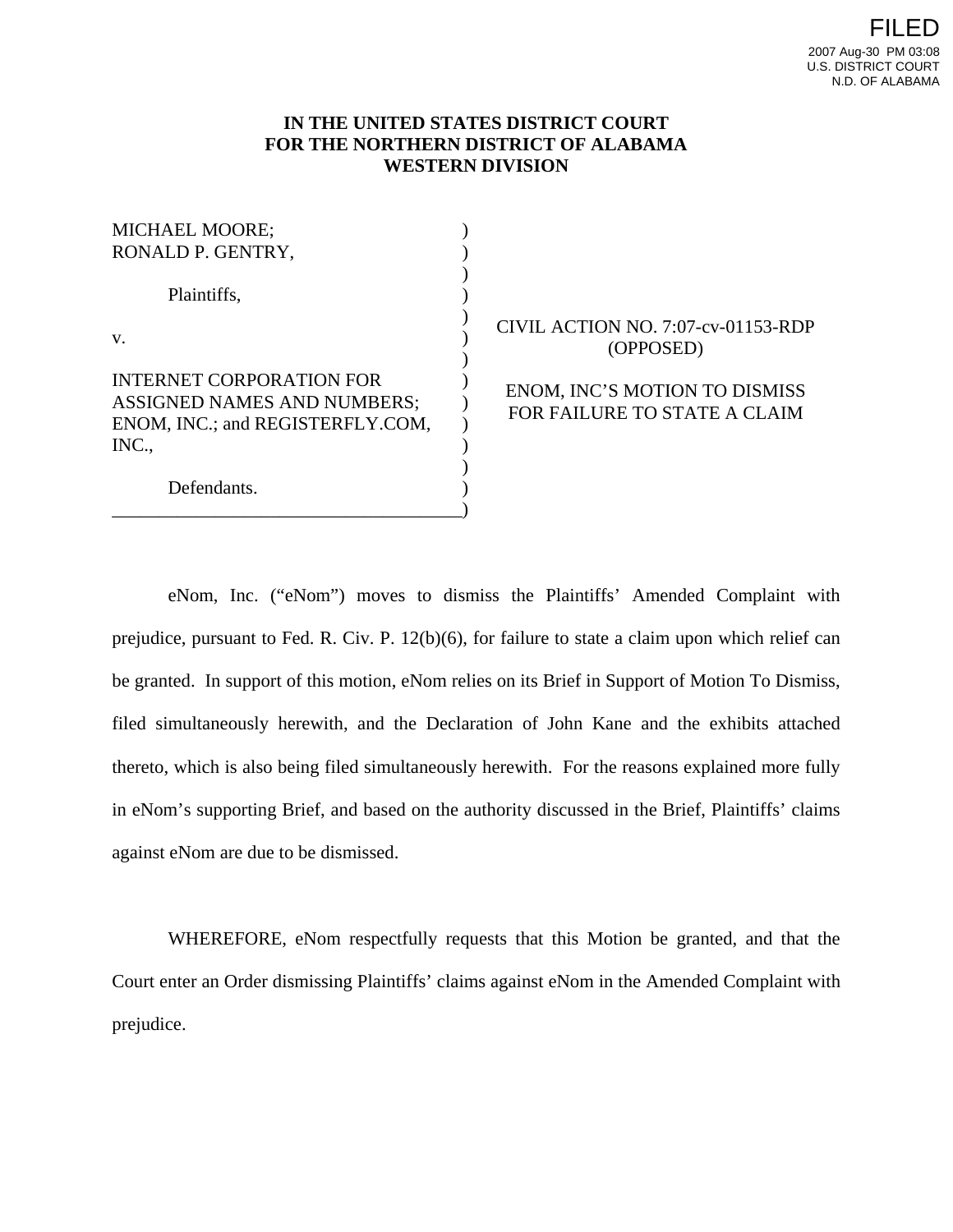Respectfully submitted this  $30<sup>th</sup>$  day of August, 2007,

Attorneys for eNom, Inc. Attorneys for eNom, Inc.

s/ Randy Gainer<br>
Randy Gainer, admitted *pro hac vice*<br>
Dylan C. Black (ASB-6595-K72D) Randy Gainer, admitted *pro hac vice* Fred B. Burnside, admitted *pro hac vice* One Federal Place 1201 3rd Ave., Suite 2200 1819 Fifth Avenue North Seattle, WA 98101-3045 Birmingham, AL 35203-2119 Phone: (206) 622-3150 Phone: (205) 521-8000; Fax: (206) 757-7700 Fax: (205) 521-8800 E-mail: randygainer@dwt.com, E-mail: dblack@bradleyarant.com fredburnside@dwt.com

Davis Wright Tremaine, LLP Bradley Arant Rose & White LLP